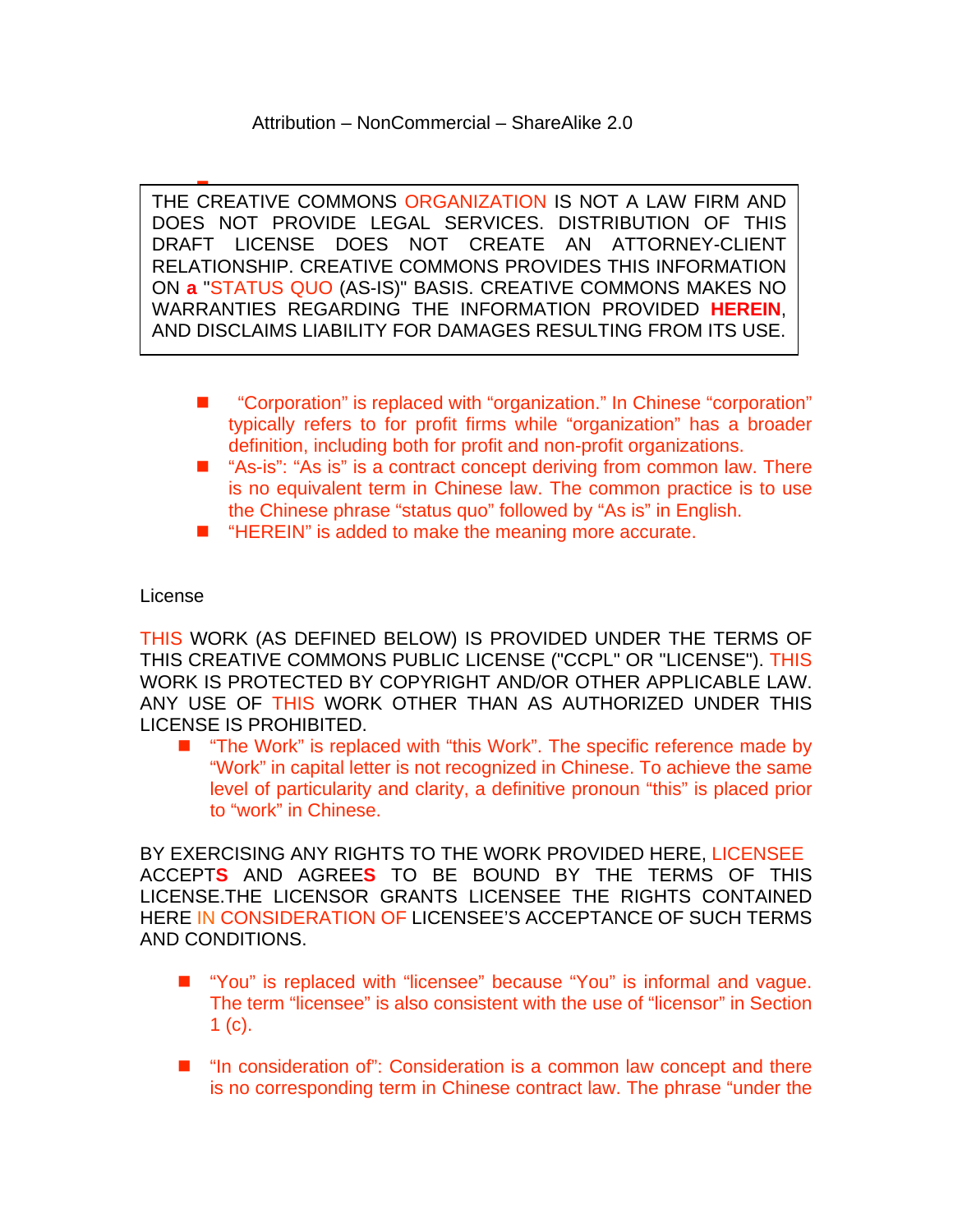condition" does not imply any exchange, which is at the center of "consideration," nevertheless, it clearly conveys the message that only when the licensee accepts the terms and conditions of the license can he enjoy the rights granted by the license.

- 1. Definitions
	- a. "Compilation" means a work, such as a periodical issue, anthology or encyclopedia, in which this Work in its entirety in unmodified form, along with a number of other contributions, constituting separate and independent works in themselves, are assembled into a collective whole. A work that constitutes a Compilation will not be considered a Derivative Work (as defined below) for the purposes of this License.
		- "Collective work" is replaced with "Compilation". There is no separate term as "Collective work" for periodical issue, anthology or encyclopedia under the Copyright Law of the PRC. According to Article 14 of the Copyright Law of the PRC, the term "compilation" is used to both express what the term "collective work" covers and what the term "compilation" covers under the U.S. Copyright Act.
	- b. "Derivative Work" means a work based upon this Work or upon this Work and other pre-existing works, such as a translation, musical arrangement, dramatization, fictionalization, motion picture version, abridgment, condensation, or any other form in which this Work may be recast, transformed, or adapted, except that a work that constitutes a Compilation will not be considered a Derivative Work for the purpose of this License. For the avoidance of doubt, where this Work is a musical composition, the synchronization of this Work in a timed-relationship with a moving image ("synching") will be considered a Derivative Work for the purpose of this License.
		- "Sound recording" is omitted because a sound recording is not treated as a kind of work under the Copyright Law of the PRC. The creator of a sound recording is granted a neighboring right rather than copyright under Article 41 of the Copyright Law of the PRC.
		- "Art reproduction" is omitted because reproduction is considered a kind of use of a work, but not the creation of a work, according to Article 10 of the Copyright Law of the PRC. Thus, "art reproduction" should not be treated as a kind of work under Chinese copyright law.
	- c. "Licensor" means the individual or entity that offers this Work under the terms of this License.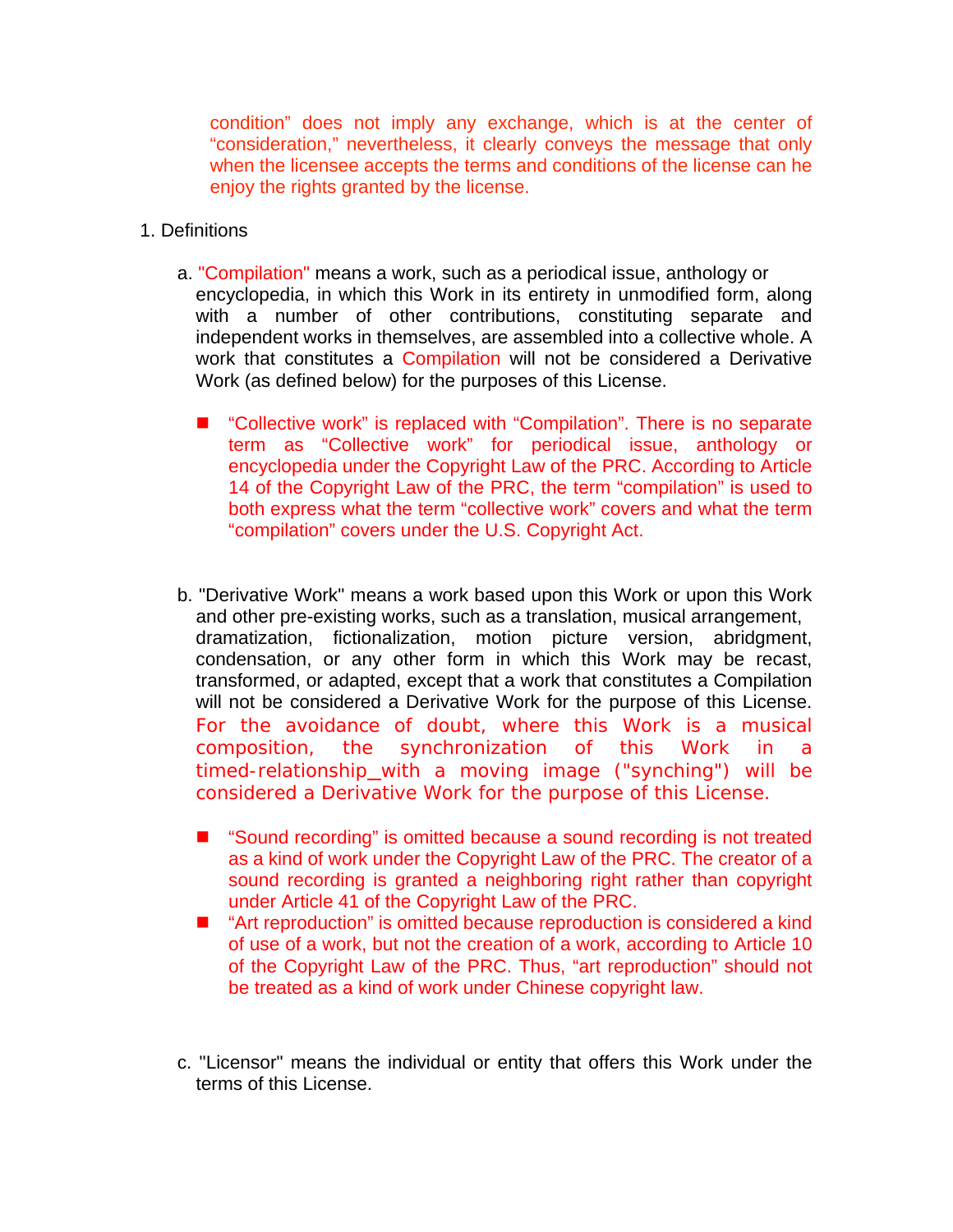- d. "Original Author" means the individual or entity who created this Work.
- e. "This Work" means the copyrightable work of authorship offered under the terms of this License.
- f. "Licensee" means an individual or entity exercising rights under this License who has not previously violated the terms of this License with respect to this Work, or who has received express permission from the Licensor to exercise rights under this License despite a previous violation.

## g**."License Elements" means the following high-level license attributes, as selected by Licensor, and indicated in the title of this License, i.e. "Attribution, NonCommercial, ShareAlike".**

2. Fair Use. Nothing in this license is intended to reduce, limit, or restrict any lawful use of this Work arising from the following legal provision: fair use, first sale doctrine**,** or other limitations on the exclusive rights of the copyright owner under copyright law or other applicable laws.

- "Fair Use Rights" is replaced with "Fair Use." The word "rights" is omitted in translation because it is still under debate in China if "fair use" is a right for the user or a limitation on the rights that a copyright owner has. In Chinese legal instruments typically "fair use" is used instead of "fair use rights."
- "Lawful" is added prior to "use" to make the sentence more consistent and clear.
- "Doctrine" is added for the same purpose, to make the sentence clearer.

3. License Grant. Subject to the terms and conditions of this License, Licensor hereby grants Licensee a worldwide, royalty-free, non-exclusive, perpetual (for the duration of the applicable copyright) license to exercise the rights in this Work as stated below:

- a. to reproduce this Work, to incorporate this Work into one or more Compilations, and to reproduce this Work as incorporated in the Compilations;
- b. to create and reproduce Derivative Works;
- c. to distribute copies or phonorecords of, display publicly, perform publicly, present publicly, broadcast publicly or transmit publicly via information network this Work**,** including as incorporated in Compilations;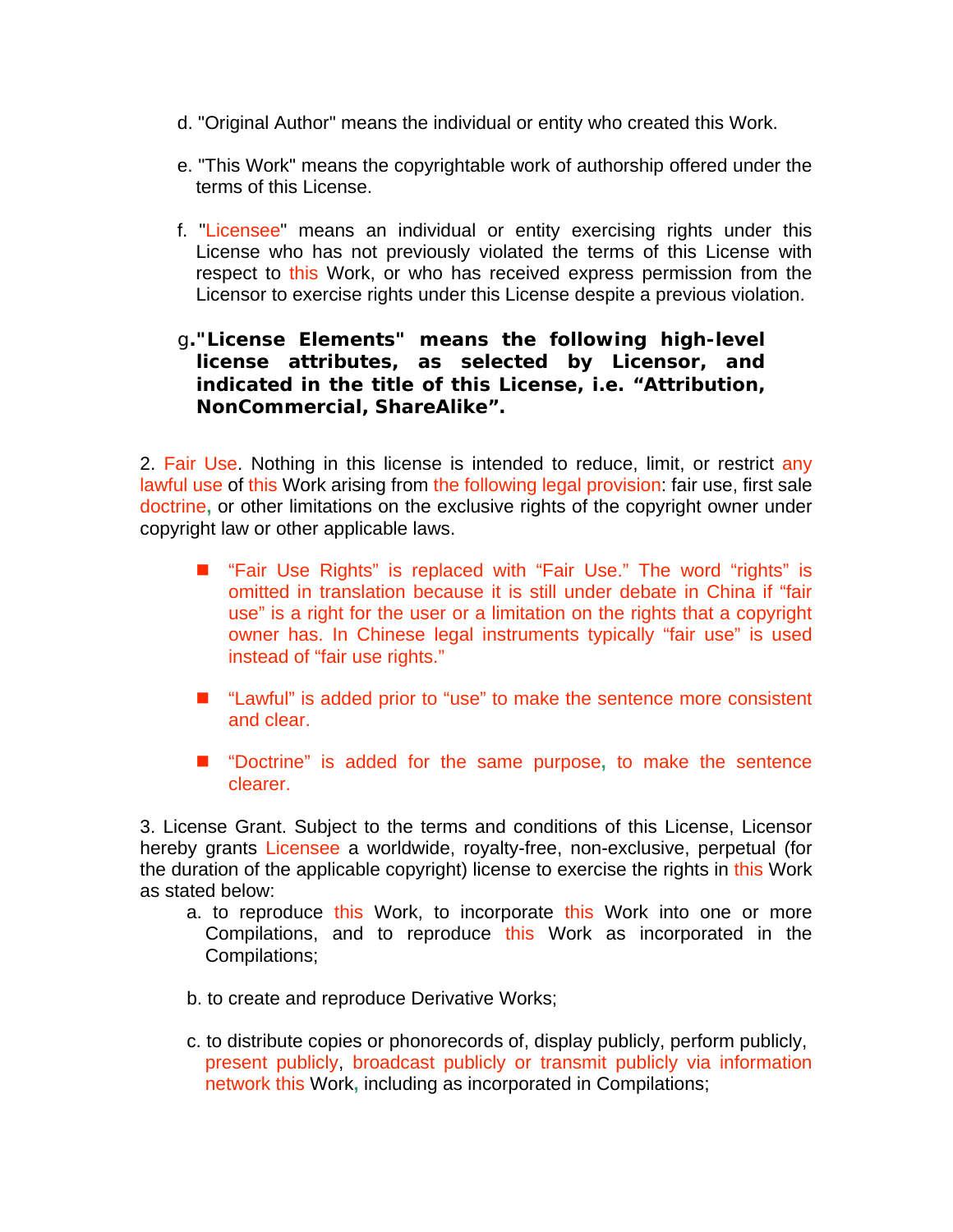- d. to distribute copies or phonorecords of, display publicly, perform publicly, present publicly, broadcast publicly**,** or transmit publicly via information network Derivative Works;
- "Publicly digital perform" is replaced with "present publicly, broadcast publicly or transmit publicly via information network." The equivalent phrase in Chinese to "publicly digital perform" is "transmit publicly via information network." "Present publicly, broadcast publicly" is added in order to cover all possible use according to current Chinese copyright law.

The above rights may be exercised in all media and formats which are now known. The above rights include the right to make such modifications as are technically necessary to exercise the rights in other media and formats. All rights not expressly granted are hereby reserved**,** including but not limited to the rights set forth in Sections 4(e).

- "whether now known or hereafter devised" is replaced with "which are now known". Under current Chinese law, the media and formats in which the rights may be exercised are specified. So "hereafter devised" is omitted since it covers formats which can not now be specified.
- $\blacksquare$  "and 4(f)" is omitted. Since 4(f) is omitted. See the explanation below.
- 4. Restrictions. The license granted in Section 3 above is expressly made subject to the following restrictions:
- "Limited by" is omitted because it is redundant with "subject to" when being translated into Chinese.
	- a. Licensee may distribute, publicly display, publicly perform, publicly present, publicly broadcast or transmit publicly via information network this Work only under the terms of this License, and Licensee must include a copy of, or the Internet Address (Uniform Resource Identifier) for this License with every copy or phonorecord of this Work Licensee distributes, publicly displays, publicly performs, publicly presents, publicly broadcasts or publicly transmits via information network. Licensee may not offer or impose any terms on this Work that alters or restricts the

terms of this License or the recipients' exercise of the rights granted hereunder. Licensee may not sublicense this Work. Licensee must keep intact all notices that refer to this License and to the disclaimer of warranties. Licensee may not distribute, publicly display, publicly perform, present, publicly broadcast or publicly via information network transmit this Work with any technological measures that control access or use of this Work in a manner inconsistent with the terms of this License Agreement. The above applies to this Work as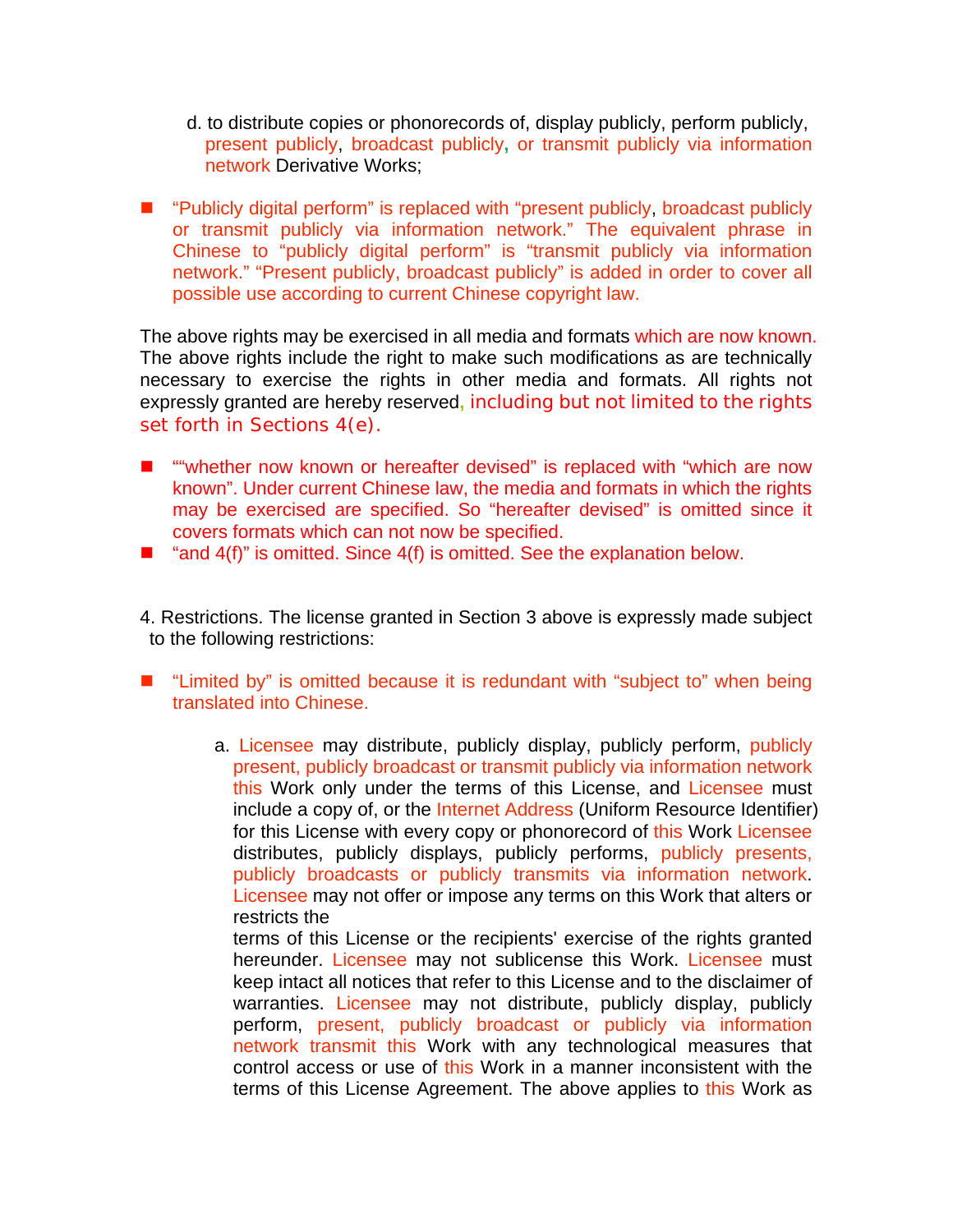incorporated in a Compilation, but this does not require the Compilation apart from this Work itself to be made subject to the terms of this License. If Licensee creates a Compilation, upon notice from any Licensor**,** Licensee must, to the extent practicable, remove from the Compilation any reference to such Licensor or the Original Author, as requested. If Licensee creates a Derivative Work, upon notice from any Licensor**,** Licensee must, to the extent practicable, remove from the Derivative Work any reference to such Licensor or the Original Author, as requested.

- "Uniform Resource Identifier" is replaced with "Internet Address." To avoid misunderstanding we also include the English term after the Chinese translation.
	- b. Licensee may distribute, publicly display, publicly perform, publicly present, publicly broadcast or publicly transmit via information network a Derivative Work only under the terms of this License, a later version of this License with the same License Elements as this License, and Licensee must include a copy of, or the Internet Address for, this License with every copy or phonorecord of each Derivative Work Licensee distribute**s**, publicly display**s**, publicly perform**s**, publicly presents, publicly broadcasts or publicly via information network transmits. Licensee may not offer or impose any terms on the Derivative Works that alter or restrict the terms of this

License or the recipients' exercise of the rights granted hereunder, and Licensee must keep intact all notices that refer to this License and to the disclaimer of warranties. Licensee may not distribute, publicly display, publicly perform, publicly present, publicly broadcast or publicly via information network transmit the

Derivative Work with any technological measures that control access or use of this Work in a manner inconsistent with the terms of this License Agreement. The above applies to the Derivative Work as incorporated in a Compilation, but this does not

require the Compilation apart from the Derivative Work itself to be made subject to the terms of this License.

- "or a Creative Commons iCommons license that contains the same License Elements as this License (e.g. Attribution-NonCommercial-ShareAlike2.0Japan)" is omitted because there is no other CC iCommons license except Attribution-NonCommercial-ShareAlike 2.0 China that can be enforced in Mainland China.
- "or other license specified in the previous sentence" is omitted in order to conform with the previous omission.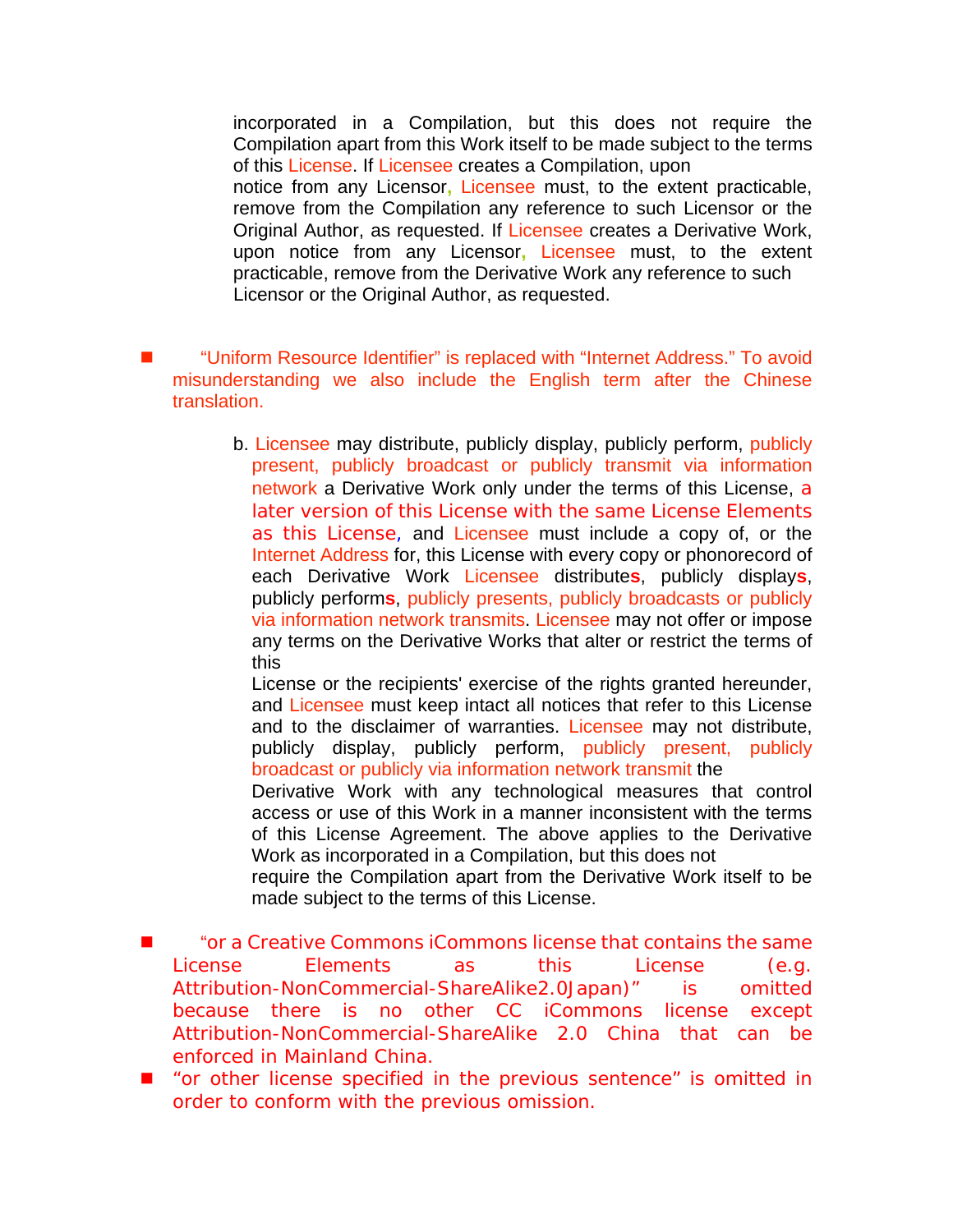- c. Licensee may not exercise any of the rights granted to Licensee in Section 3 above in any manner to pursue**,** or as a result**,** to gain commercial advantage or private monetary compensation. The exchange of this Work for other copyrighted works by means of digital file-sharing or otherwise shall not be considered to be pursuing**,** or as a result**,** gaining commercial advantage or private monetary compensation, provided there is no payment of any monetary compensation in connection with the exchange of copyrighted works.
- "That is primarily intended for or directed toward" is replaced with "to pursue or as a result to gain." The English version covers both situations where Licensee subjectively intended to secure pecuniary profit from his exercise of the granted rights and where the exercise of the granted rights resulted in pecuniary advantage to the Licensee. The Chinese version adopts different terms to make it better fit in the Chinese context.
	- d. If Licensee distribute**s**, publicly display**s**, publicly perform**s**, publicly presents, publicly broadcasts or publicly transmits via information network this Work or any Derivative Works or Compilations, Licensee must keep intact all copyright notices for this Work and convey the name (or pseudonym) of the Original Author (if the name of the Original Author is supplied); the title of this Work**,** if supplied**,** in order to give the Original Author credit which is reasonable to the medium or means the Licensee is utilizing; to the extent reasonably practicable, the internet address (Uniform Resource Identifier), if any, that Licensor specifies to be associated with the Work, unless such URI does not refer to the copyright notice or licensing information for the Work;in the case of a Derivative Work, an indication identifying the use of this Work in the Derivative Work (e.g., "French translation of a certain Work by Original Author," or "Screenplay based on original Work by Original Author"). Such credit may be implemented in any reasonable manner; provided, however, that in the case of a Derivative Work or Compilation, at a minimum**,** such indication will appear where any other comparable authorship indication appears and in a manner at least as prominent as such other comparable authorship indication.
- "If supplied" is replaced with "if the name of the Original Author is supplied" to make it more clear in Chinese.
- The structure of the underlined sentence has been changed in the Chinese version merely for grammatical reasons.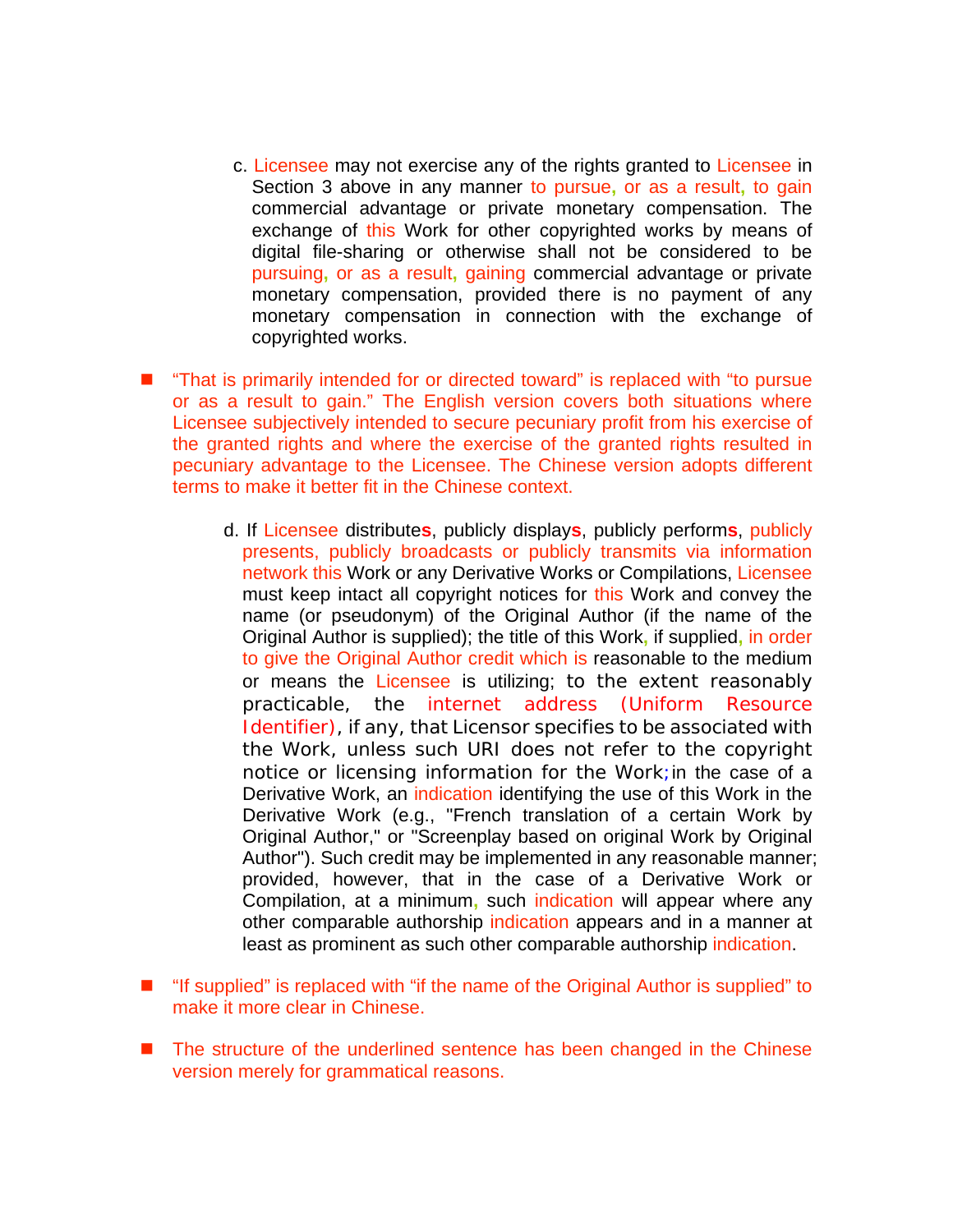- "Credit" is replaced with "indication."
- "Uniform Resource Identifier" is replaced with "Internet Address" in order to conform with the Chinese expression. To avoid misunderstanding we also include the English term after the Chinese translation.
	- e. For the avoidance of doubt , where the Work is a musical composition, the licensor reserves the following rights to collect royalties.
	- i. Royalties Under Blanket Licenses. Licensor reserves the exclusive right to collect, whether individually or via a collective administration organization of copyright (e.g. MCSC), royalties for the public performance or if transmission publicly via information network of the Work,that performance is primarily intended for or directed toward commercial advantage or private monetary compensation.
- "the licensor reserves the following rights to collect royalties" is added for making the meaning in the Chinese version clearer.
- "Performance Royalties" is replaced with "Royalties" in order to use the proper expression in Chinese.
- **E** "Performance rights society" is replaced with "collective administration organization of copyright". Currently, the Music Copyright Society of China (MCSC) is the only available society in China which is entitled to collect royalties for the use of relevant musical works. And the term used to identify this kind of society in China is "collective administration organization of copyright".
- The Chinese version uses MCSC as the example of the performance rights society, rather than ASCAP, BMI and SESAC which don't apply in China.
- $\blacksquare$  "Public digital performance" is replaced with transmit publicly via information network. See explanation for 3(d) above.
- $\blacksquare$  "(e.g. webcast)" is omitted.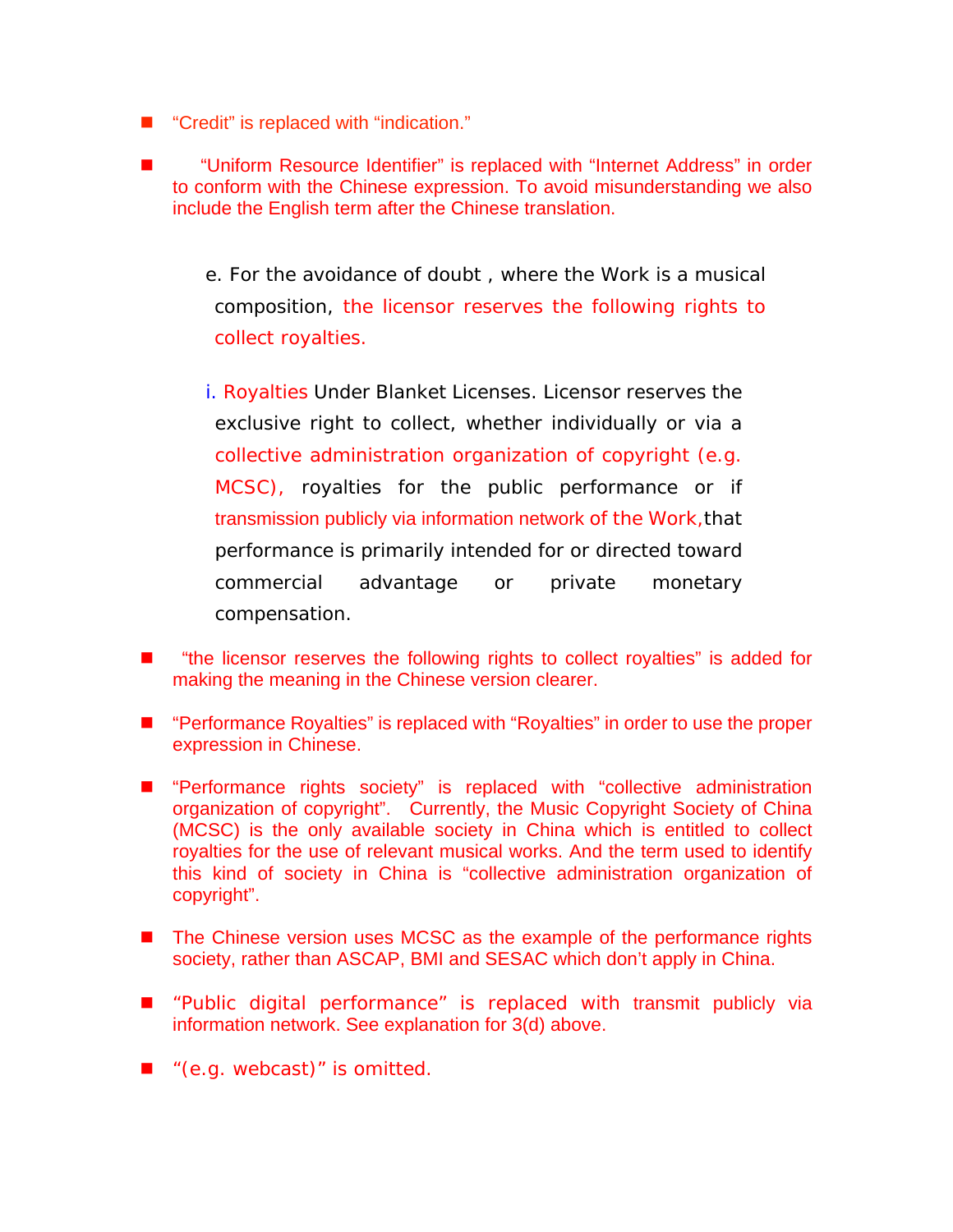ii.Mechanical Rights and Statutory Royalties. Licensor reserves the exclusive right to collect, whether individually or via a music rights agency or designated agent (e.g. MCSC, Copyright Agency of China), royalties for any phonorecord You create from the Work ("cover version") and distribute, subject to the statutory license created by Article 39(3) of the Copyright Law of PRC., if Your distribution of such cover version is primarily intended for or directed toward commercial advantage or private monetary compensation.

- "Harry Fox Agency" is replaced with "MCSC, Copyright Agency of China" which are the available agencies in relation to the use of music rights in China.
- "subject to the compulsory license" is replaced with "subject to the statutory license", since the term "statutory license ", rather than "compulsory license", is used to refer to the relevant usage in the Chinese copyright law.
- $'17$  USC Section 115 of the US Copyright Act" is replaced with "Article 39(3) of the Copyright Law of PRC" for appropriate localization.
- "or the equivalent in other jurisdictions" is omitted since this is not relevant to the Chinese version.

f.Webcasting Rights and Statutory Royalties. For the avoidance of doubt, where the Work is a sound recording, Licensor reserves the exclusive right to collect, whether individually or via a performance-rights society (e.g. SoundExchange), royalties for the public digital performance (e.g. webcast) of the Work, subject to the compulsory license created by 17 USC Section 114 of the US Copyright Act (or the equivalent in other jurisdictions), if Your public digital performance is primarily intended for or directed toward commercial advantage or private monetary compensation.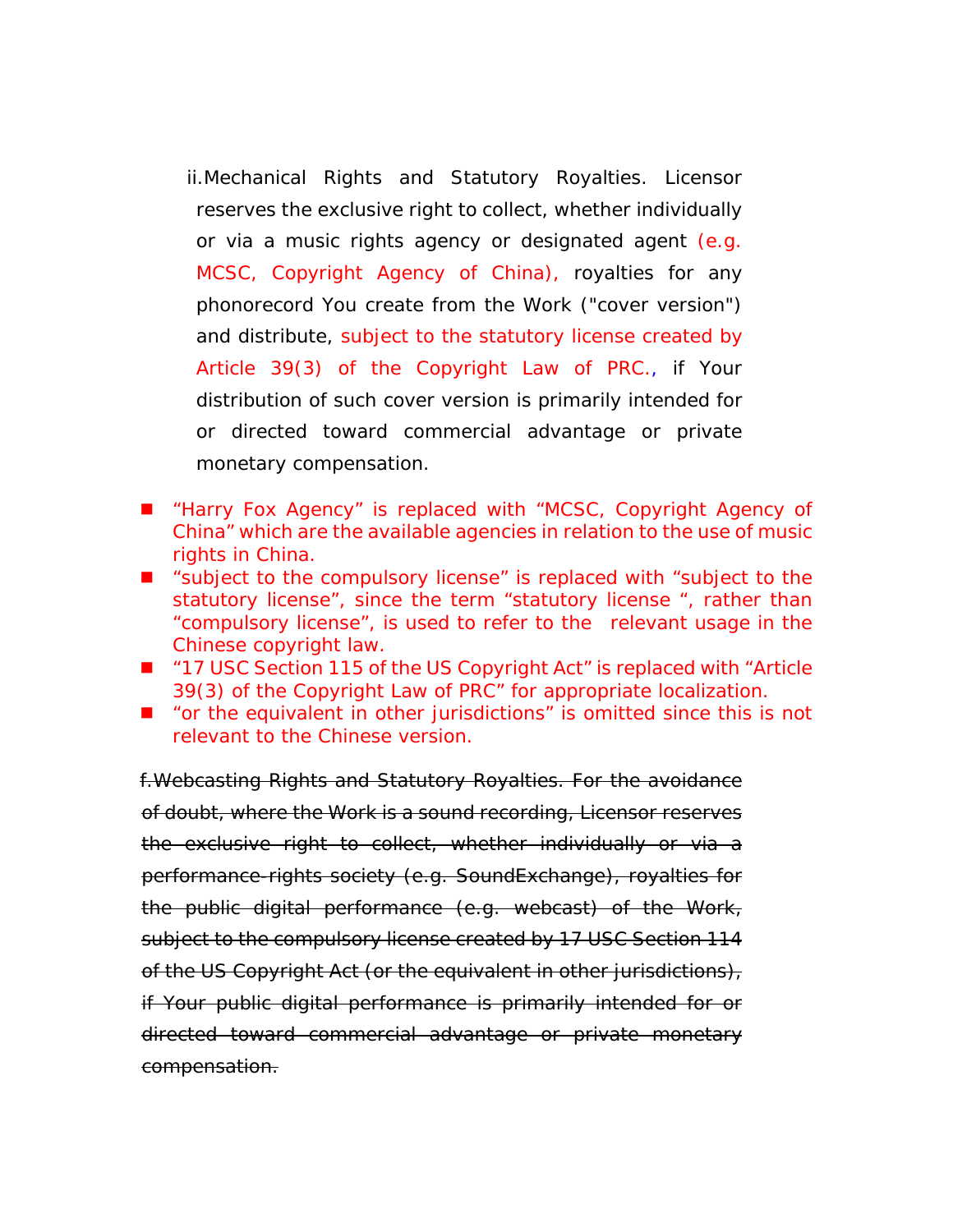- Clause f is omitted because there is no relevant provision under the Copyright Law of the PRC.
- 5. Representations, Warranties and Disclaimer

UNLESS OTHERWISE MUTUALLY AGREED TO BY THE PARTIES IN WRITING, LICENSOR OFFERS THE WORK "AS-IS" AND MAKES NO REPRESENTATIONS OR WARRANTIES OF ANY KIND CONCERNING THE WORK, EXPRESS, IMPLIED, STATUTORY OR OTHERWISE, INCLUDING, WITHOUT LIMITATION, WARRANTIES OF TITLE, MERCHANTIBILITY, FITNESS FOR A PARTICULAR PURPOSE, NONINFRINGEMENT, OR THE ABSENCE OF LATENT OR OTHER DEFECTS, ACCURACY, OR THE PRESENCE OF ABSENCE OF ERRORS, WHETHER OR NOT DISCOVERABLE.

 "SOME JURISDICTIONS DO NOT ALLOW THE EXCLUSION OF IMPLIED WARRANTIES, SO SUCH EXCLUSION MAY NOT APPLY TO YOU." is omitted since there is no relevant provision in the Chinese law.

6. Limitation on Liability. EXCEPT TO THE EXTENT REQUIRED BY APPLICABLE LAW, IN NO EVENT WILL LICENSOR BE LIABLE TO LICENSEE FOR ANY DIRECT, CONSEQUENTIAL, **or** PUNITIVE DAMAGES ARISING OUT OF THIS LICENSE OR THE USE OF THIS WORK, EVEN IF LICENSOR HAS BEEN ADVISED OF THE POSSIBILITY OF SUCH DAMAGES.

■ "Except to the extent required by applicable law": Current Chinese contract law (www.chinaiprlaw.com/english/laws/2-3.htm) provides that three types of limitation on liability are void. "Article 53: The following clauses of limitation on liability in a contract shall be null and void:

1) those that cause personal injury to the other party;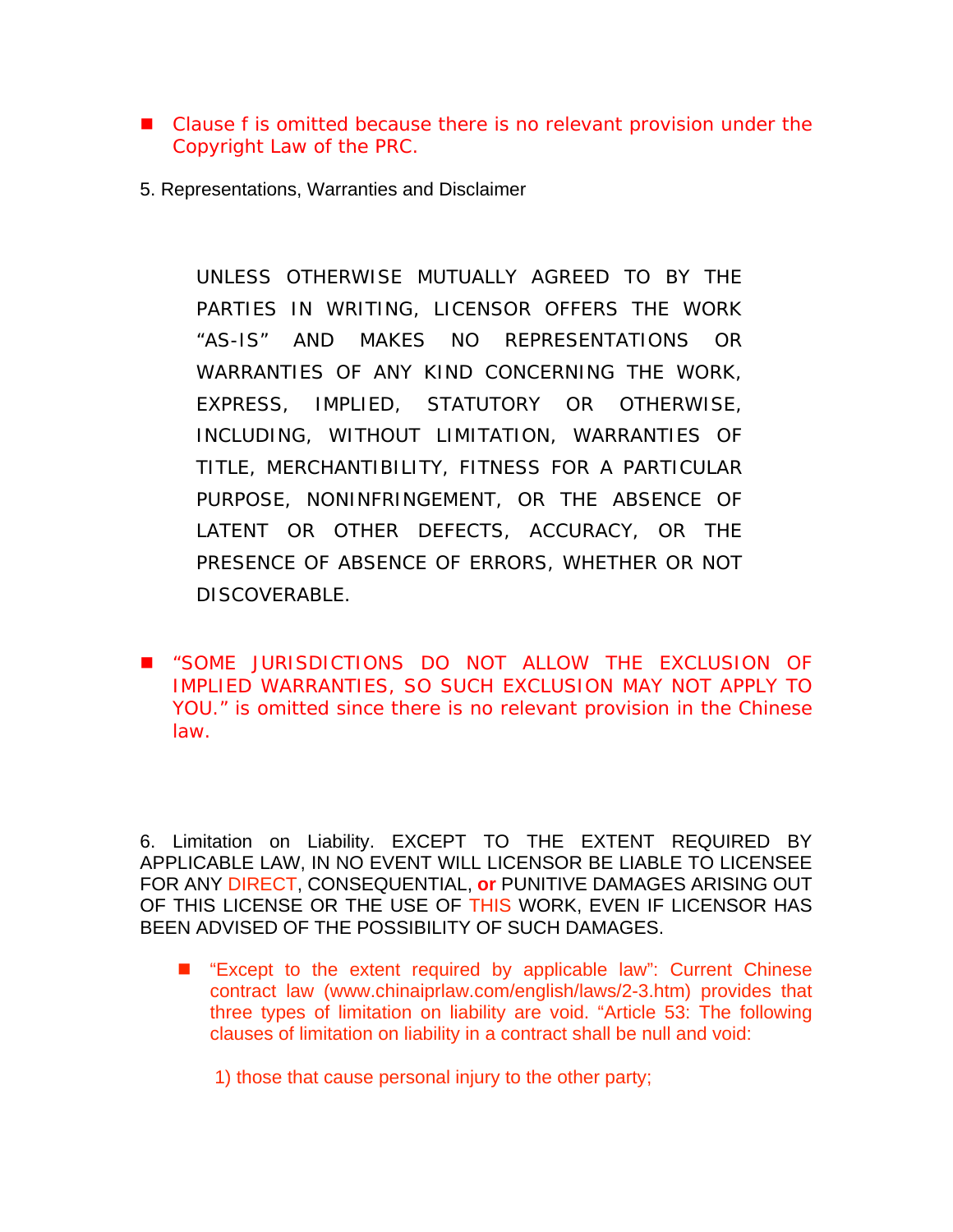2) those that cause property damages to the other party as a result of deliberate intent or gross negligence. Article 40: When standard terms are under the circumstances stipulated in Article 52 and Article 53 of this Law, or the party which supplies the standard terms exempts itself from its liabilities, weights the liabilities of the other party, and excludes the rights of the other party, the terms shall be null and void.

- "On any legal theory" is omitted.
- "Special, incidental, consequential, punitive, or exemplary damages" is replaced with "direct, consequential, and punitive damages." The incidental/consequential and punitive/exemplary differentiation is rooted in the common law tradition of contracts. Chinese contract law does not differentiate these concepts. Instead it adopts "direct, consequential, and punitive damages" to cover the same scope. The terms are therefore changed according to Chinese law.

## 7. Termination

- a. This License and the rights granted hereunder will terminate automatically upon any breach by Licensee of the terms of this License. Individuals or entities who have received Derivative Works or Compilations from Licensee under this License, however, will not have their licenses terminated**,** provided such individuals or entities remain in full compliance with those licenses. Sections 1, 2, 5, 6, 7, and 8 will remain valid notwithstanding any termination of this License.
- "Survive" is replaced with "remain valid" to follow the statutory language of Chinese contract law.
- b. Subject to the above terms and conditions, the license granted here is perpetual (for the duration of the applicable copyright in this Work). Notwithstanding the above, Licensor reserves the right to release this Work under different license terms or to stop distributing this Work at any time**,** provided, however that any such election will not serve to withdraw this License (or any other license that has been, or is required to be, granted under the terms of this License), and this License will continue in full force and effect unless terminated as stated in 7(a).

## 8. Miscellaneous

- a. Each time Licensee distributes or publicly transmits via information network this Work or a Compilation, the Licensor offers to the receiving third party a license to this Work on the same terms and conditions as the license granted to Licensee under this License.
- b. Each time Licensee distributes or publicly transmits via information